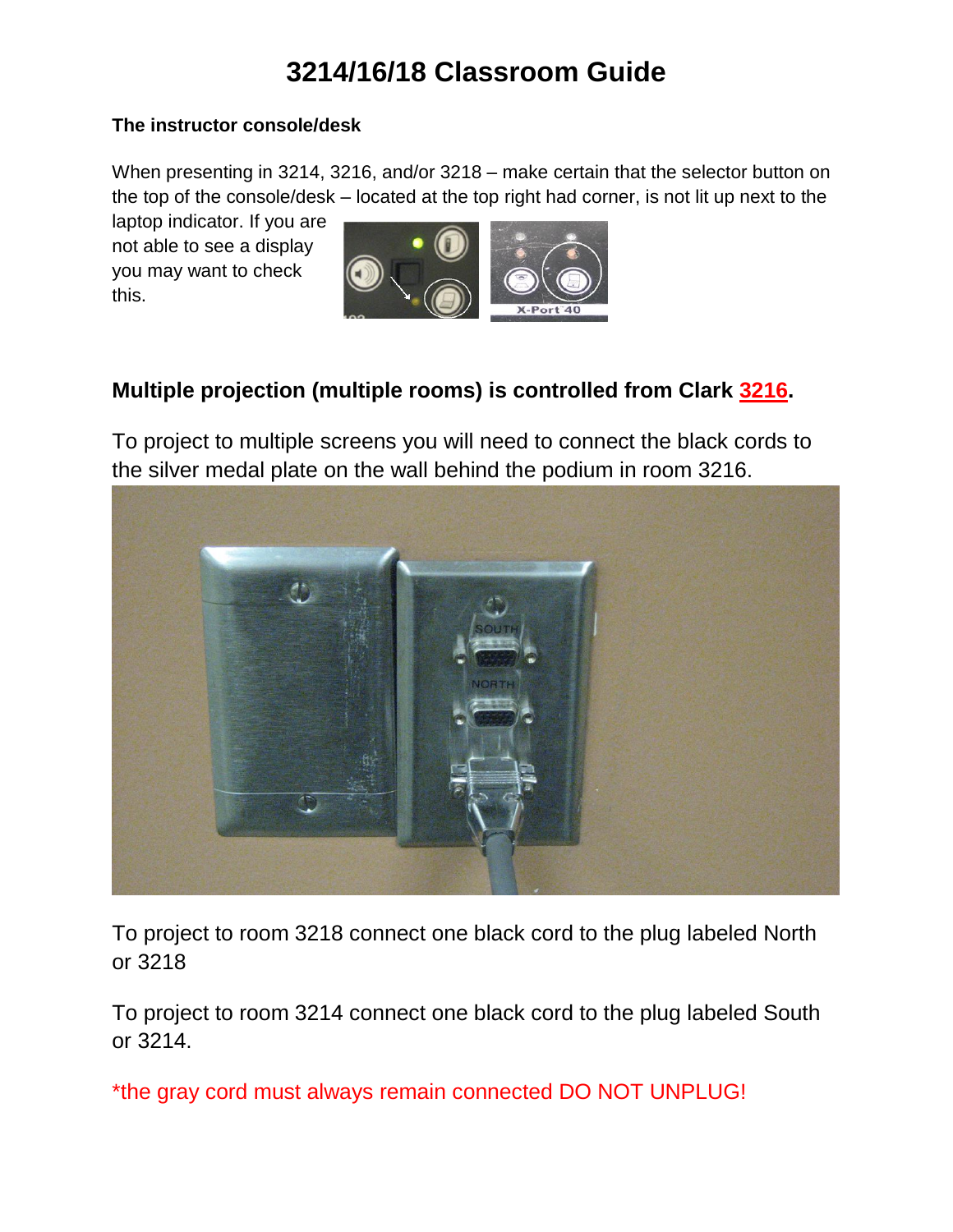## **3214/16/18 Classroom Guide**

Turn on the projectors in the desired rooms of projection.

Press the "On" button on the projector remote. You can look up at the projector lens to see the lens illuminating (you should also hear a sound alerting you that the projector did turn on). The projector lamp takes a moment to project to the screen. Be patient. DO NOT press on/off again, as the fan will start and will take approximately 15 minutes before you can restart the projector.



To ensure proper projection, turn the power off to the computers in rooms 3214 and 3218.

### **Using the sound system for overhead sound.**

**Access the sound cabinet located in the closet in room 3216**. This sound cabinet controls the over head sound heard in rooms 3214, 3216, and 3218.

**Turn the master power on (BY DEFAULT IT SHOULD BE ON):** (this button will light when on)



#### **To adjust overhead sound.**

Turn the knob to the appropriate room: Each knob is marked to indicate the room it controls.